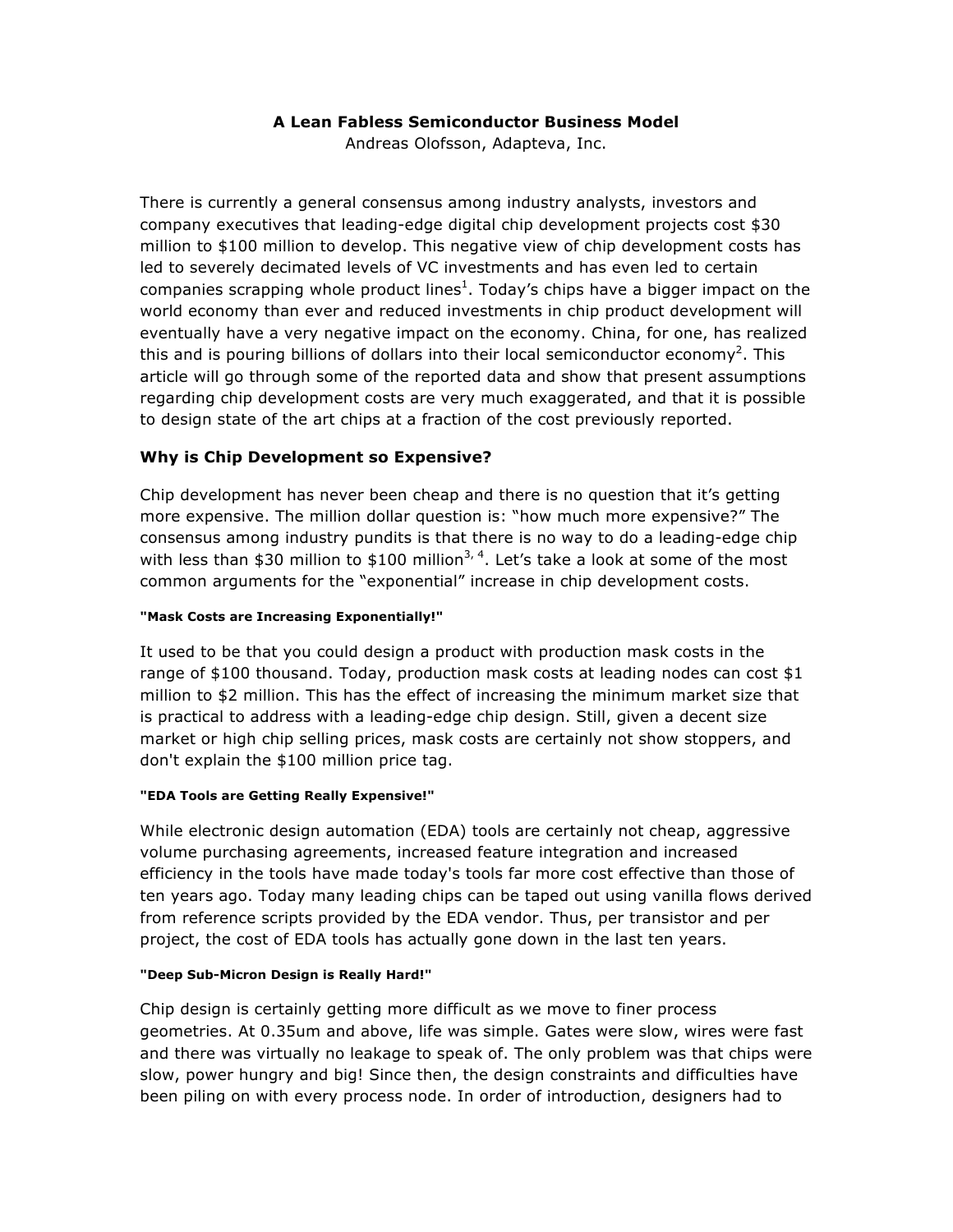learn and deal with: wire delays, voltage drops, signal integrity, leakage, process engineering effects like stress, and most recently on-chip variability and an explosion in the number and complexity of device design rules. The introduction of each one of these effects was painful, but within one process generation, the EDA industry always seemed to find automated methods of dealing with them, thus keeping engineering team growth to a minimum. Deep sub-micron chip design is definitely not for hobbyists, but for a small expert team equipped with state of the art tools, it is today possible to accomplish in weeks what used to take a generously sized team six to nine months $^5$ .

#### **"Chips are Getting Incredibly Complex!"**

Bingo! The simple reason for the explosive growth in chip design costs is that design complexities are growing exponentially thanks to Moore's Law. At leading-edge nodes, it is now possible to integrate complete multi-billion transistor computer systems on a single chip. The more complicated the system, the more complicated the chip. Complicated systems-on-chip (SOCs) are indeed very expensive to develop and there are few if any examples of complete products that have cost less than \$10 million from start to finish. An application-specific IC (ASIC) on the other hand tends to solve a very specific problem and be a key part of a larger system. The limited generality of ASICs can lead to much higher performance levels and generally results in reduced complexity and development. For a great discussion on the relationship between project complexity, team sizes and project costs, I highly recommend reading "*The Mythical Man-Month*", by computer legend Fred Brooks. Unfortunately, there aren't a lot of short cuts for saving costs when projects are complex and need to be completed in a short time. Note that complexity drives up development costs of any project, regardless of the underlying implementation fabric. As many designers are discovering, large field programmable gate arrays (FPGAs) have all of the complexity problems of large SOC design, minus the long turnaround time and costs of manufacturing.

# **The Status-Quo Fabless Semi Startup Model**

Figure 1 shows the typical costs of reaching production for a state-of-the-art SOC for a fabless semiconductor company. The data is based on personal experiences and numerous informal interviews with executives at chip startup companies who spent up to \$50 million without reaching break-even.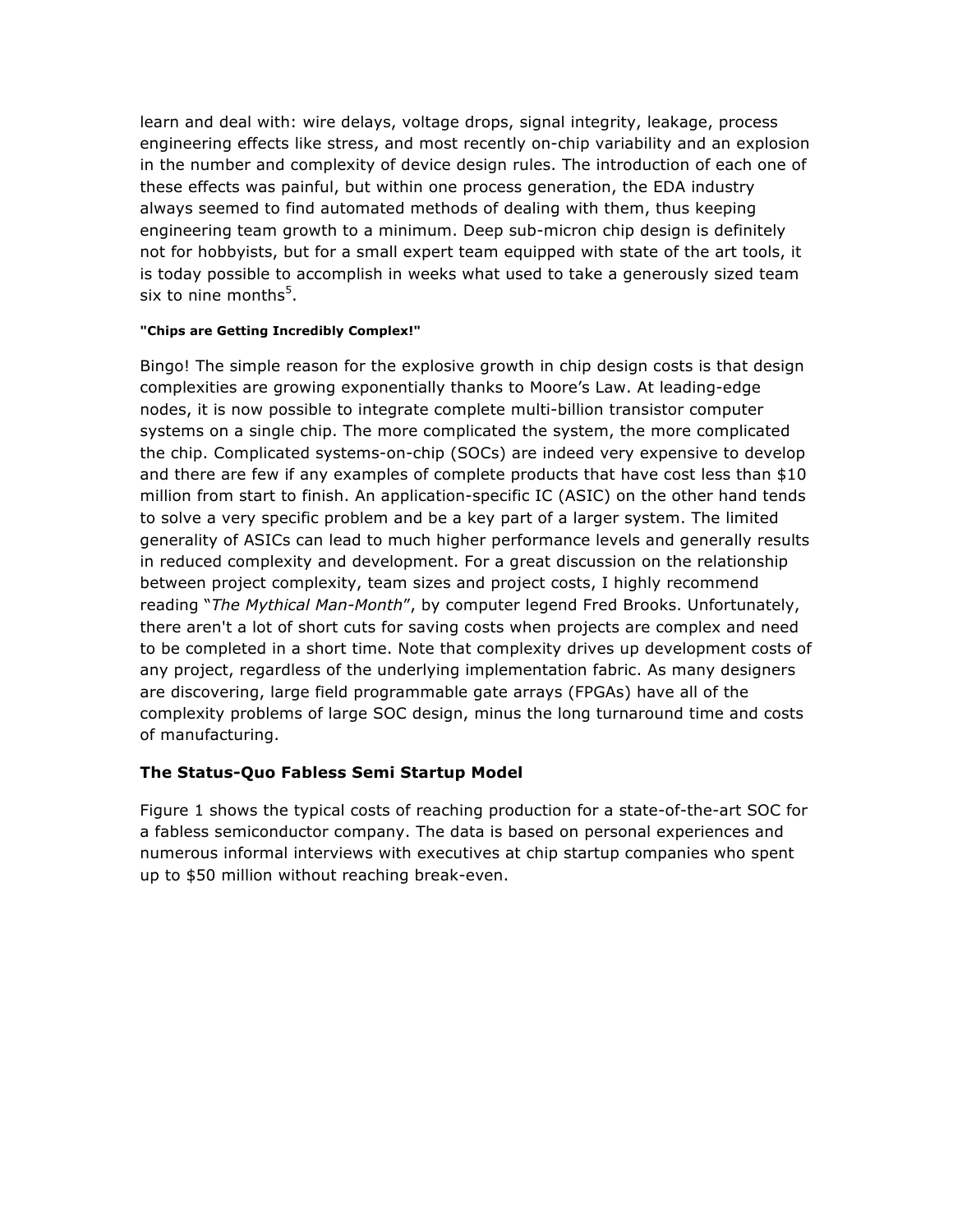



Clearly, despite the large EDA tool component and cmask building costs, by far the largest project cost is engineering. Figure 2 illustrates the biggest issue with the large burn rate business model shown above. It's incredibly sensitive to delays in "time to money", whether the delays are due to design slippage or the market materializing late. The figure shows three potential sales models with different degrees of eternal optimism built in. Anyone involved with semiconductor product sales knows that it's incredibly hard to get to \$10 million in profits for a chip product per year. The good news is that if you do, the potential upside is huge. The downside for startup companies without deep pockets is that if the company runs out of money before profitability is reached, it is again at the mercy of investors and/or macroeconomic conditions. Many companies on the verge of greatness went out of business in 2008 because they ran out of money at the wrong time. Since time to sales carries the most amount of uncertainty, reducing the R&D expenses though the initial sales period can significantly increase the likelihood of success, given a fixed investment size.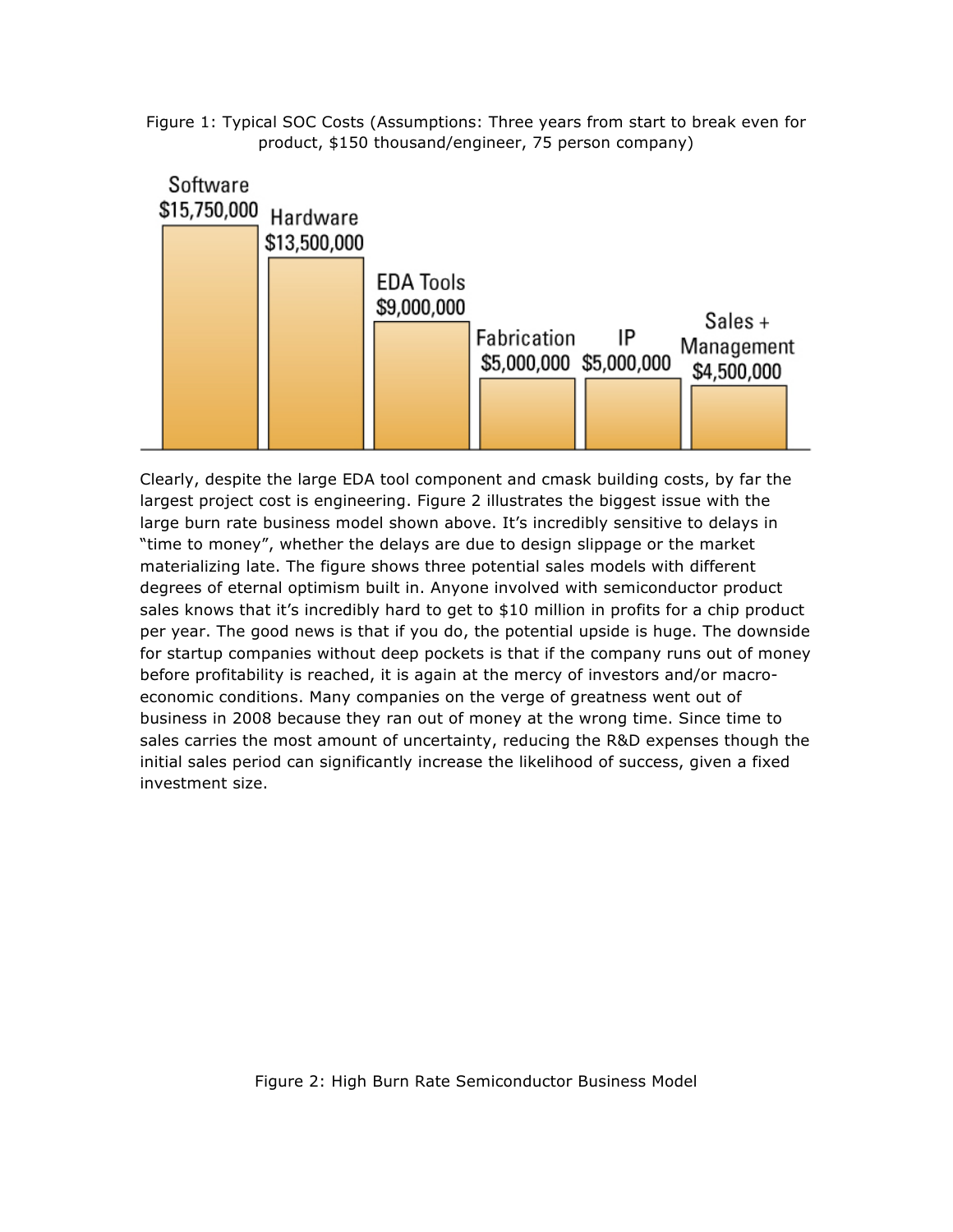

#### **Choose your Market**

As we discussed, the biggest contributor to semiconductor development cost is design complexity. The easiest way to reduce design complexity is by picking the right market. The market will drive feature sets and chip selling prices. By far, the most extreme example is the SOC application processor in a cellular phone. Half a billion transistors, every input/output (I/O) interface one can think of, and yet the average selling price is often less than a large latte at your local café. This is not a good space for a startup, as the total investment in software and hardware could actually reach \$1 billion at the end of the day!

Markets that are not quite as cost and space sensitive have a huge advantage in terms of development costs savings, because they allow companies to leverage existing chips in the market to make chip set solutions that satisfy the system requirements. For example, it is possible to buy off the shelf FPGAs and/or microcontrollers for \$1 to \$10 that will give a system a complete host computer and every connectivity standard in the book. High-end I/O Internet protocol (IP) such as PCI express (PCIe), DDR, universal serial bus (USB) and Ethernet are very expensive to design into SOCs and choosing all of them on a single chip adds a lot of cost and risk to a project. It's not just the purchasing costs, it's also the integration, validation and testing costs, in addition to the sticker price. The trend towards inexpensive mid-end FPGAs is especially encouraging, as it allows the fabless startup company to go after a large number of markets with a single chip platform. Software development costs also have a huge impact on product development. Some markets demand that chip vendors develop the whole software stack and give it away for pennies. Unless you are designing a system solution, and get a good return on investment, always focus on "teaching your customer to fish, rather than giving him the fish for free".

## **Further Costs Cutting Measures**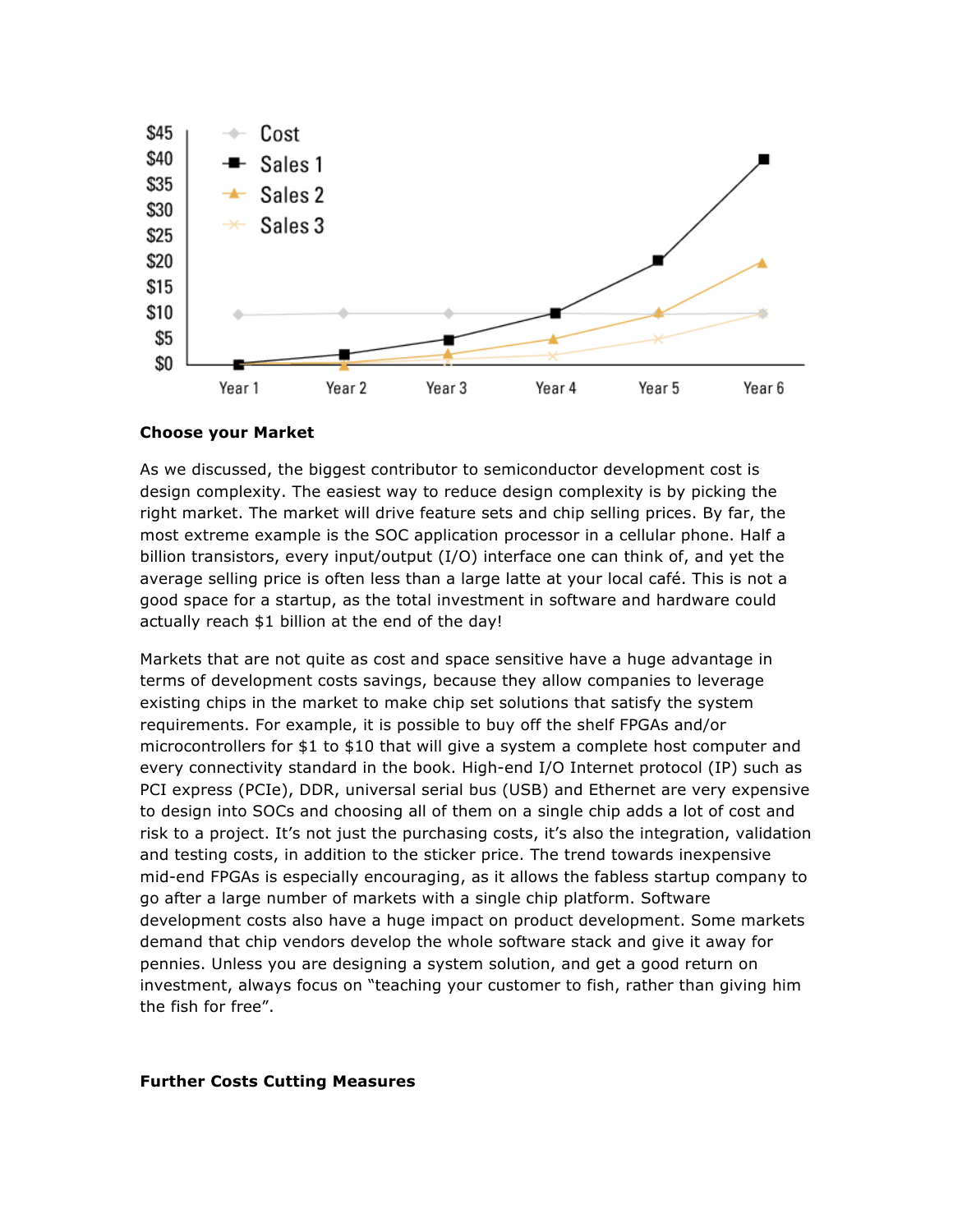Figure 3 shows the manpower breakdown for a typical modern fabless semiconductor startup company. On average, the SOC startup team seems to ramp up to approximately 75 engineers quickly, and stay at that team size until eventually ramping up towards an exit or going out of business.



Figure 3: SOC Design Team Composition

If we turn the fabless semiconductor business model on its head and ask the question: "What could be done about spending if we are willing to give up time and some down the road profits, instead of trying to minimize time to product at all costs?" Let's go through each one of the expense categories, and look at some things that could be done to reduce costs.

• Software: Many chips today are sold with a complete accompanying software stack. The big problem is that the chip vendors rarely get properly compensated properly for the software by original equipment manufacturers (OEMs). The question posed is often: "Why should we pay for the software? We can't use your chip without it and we really aren't interested in learning the inner workings of your chip to be able to program it ourselves". Two potential solutions to reducing software R&D include: 1.) Design your architecture so that you can leverage existing open source software packages (e.g. make it ANSI-C programmable in the case of processors) 2.) Make the chip attractive and easy enough to use that the customer can effectively do the programming himself.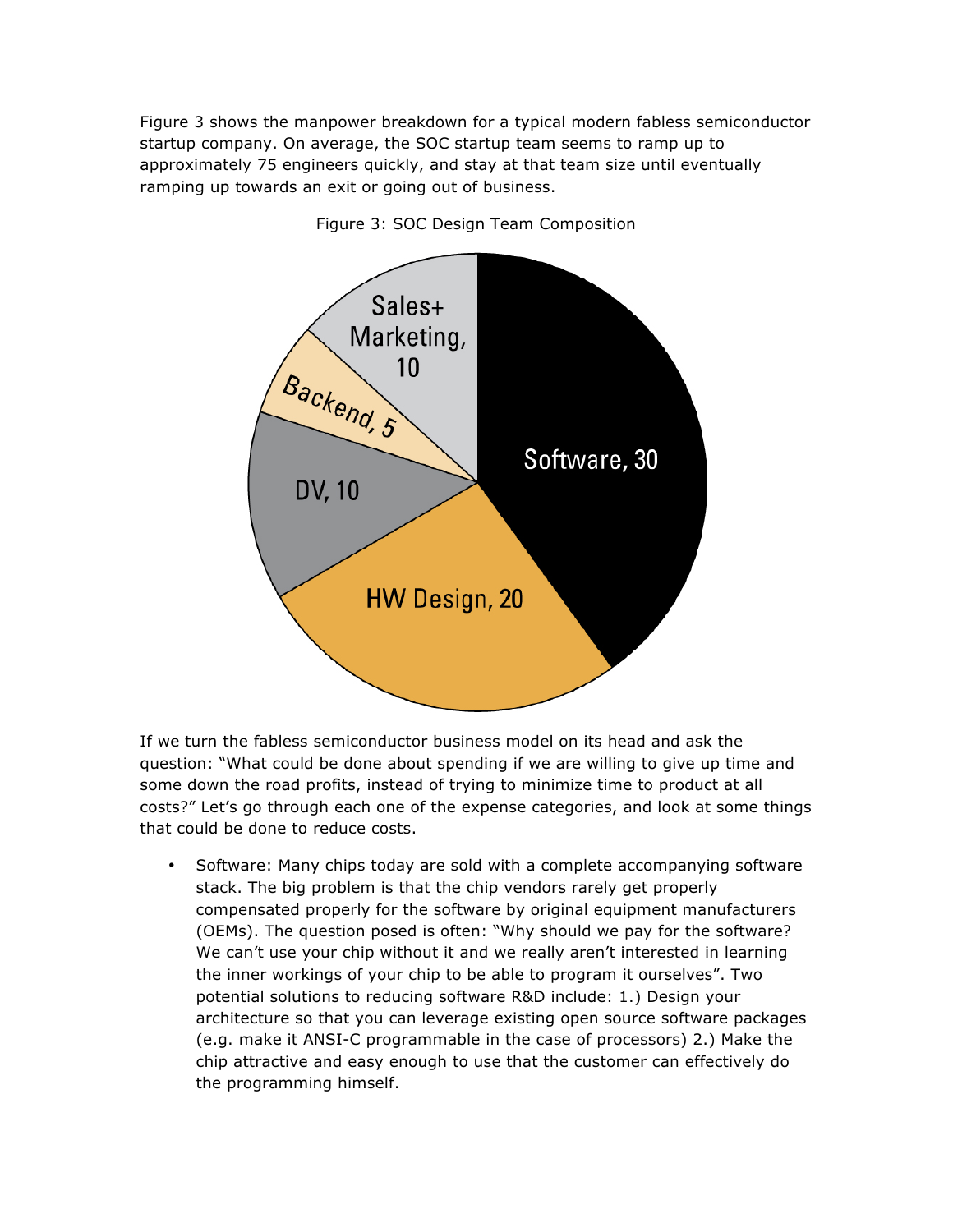- Hardware: Quoting the slogan of the green movement. "Reduce, Reuse and Recycle". The way to reduce hardware development costs is by reducing the feature set that needs to be implemented, maximizing the reuse of validated blocks<sup>6</sup> and recycling all the great chip ideas of the last 70 years (no notinvented-here nonsense allowed). Reuse is one of the key competitive advantages in the chip industry. An SOC company that does not embrace reuse as a basic design imperative will not be profitable in the long run, because they will miss market windows and have R&D costs that are far too high.
- Design Verification: Reduced design complexity again comes to the rescue and the key here is to not be "too clever". The prevailing method of chip development usually involves an experienced system architect writing a set of specifications that are then given to a team to design and verify. Without close interaction from day one between the architects and the complete design team, this almost certainly causes expensive problems downstream. In the words of Richie Kernigan. "Debugging is twice as hard as writing the code in the first place. Therefore, if you write the code as cleverly as possible, you are, by definition, not smart enough to debug it." Designing architectures that can easily be verified with a small team is an art form that requires very tight integration between the architecture, design and verification teams.
- Back-End: There is a rich ecosystem of support companies that can take over as much, or as little, of the chip business the client requests. Opportunities for outsourcing include: manufacturing (a must!), RTL design, synthesis, verification, package design, board design, testing and logistics. If your core competency is chip design and computer architecture, then outsourcing software, board design, sales, marketing and logistics makes sense. If your core competency is system architecture, outsourcing a large part of the chip design makes sense, but make sure you find the right implementation team.
- Sales/Marketing: Selling chips with power point presentations has never worked and really just wastes money and burns out the sales and marketing team. The bigger the claim of the chip, the smaller the chance that the customer will do anything before he gets his hands on a board level development system. If you have a low R&D burn rate, you can be less aggressive with the pre-product sales and marketing effort and subsequently waste less money.

# **Conclusion**

It is possible to spend \$100 million (or even \$1 billion) on chip development, but it's also possible to spend as little as \$2 million to reach profitability as a fabless semiconductor company.

# *About the Author*